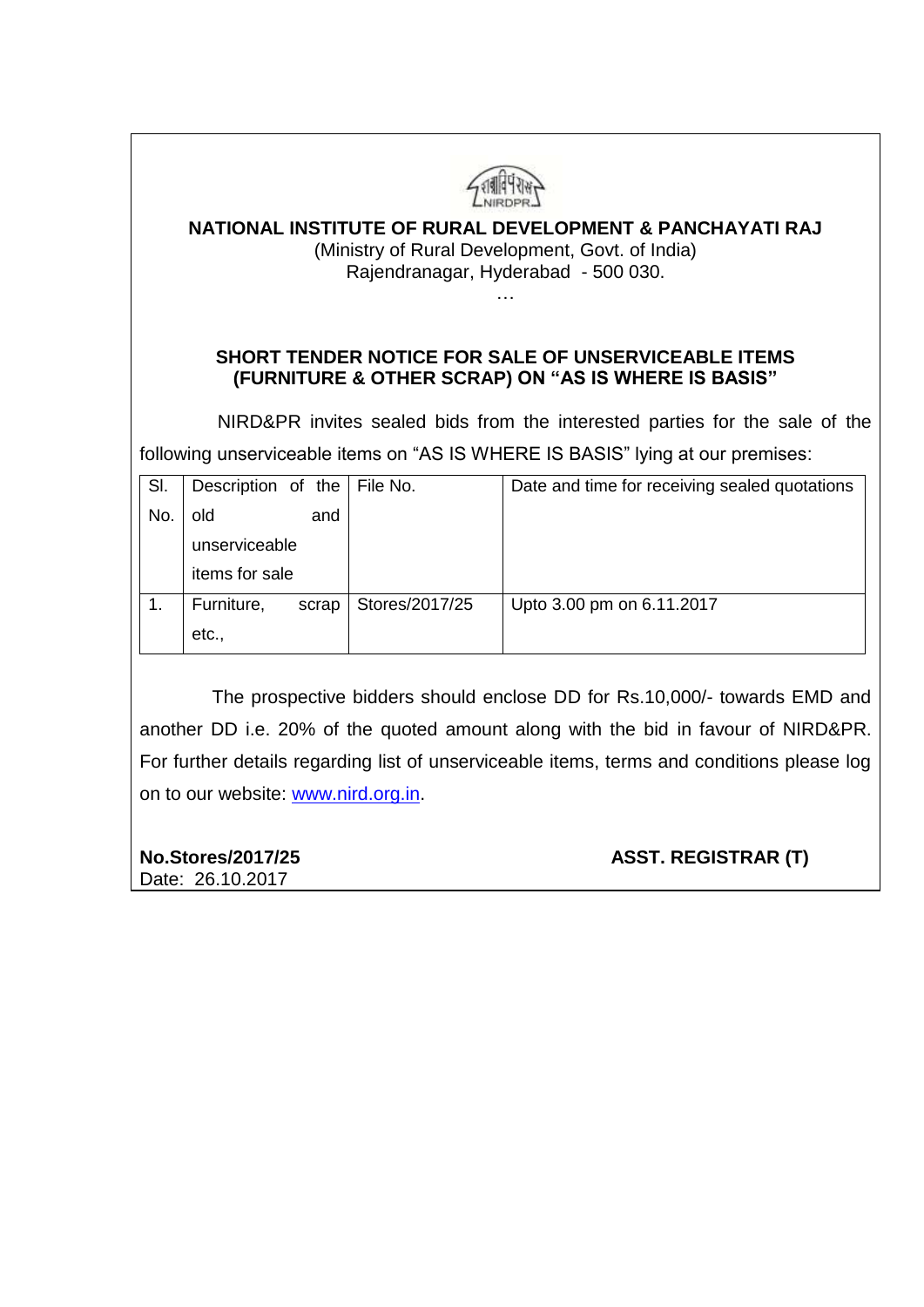

#### **NATIONAL INSTITUTE OF RURAL DEVELOPMENT & PANCHAYATI RAJ**

(Ministry of Rural Development, Govt. of India) Rajendranagar, Hyderabad - 500 030.

…

#### **TENDER NOTICE FOR SALE OF UNSERVICEABLE ITEMS ON "AS IS WHERE IS BASIS"**

#### **QUOTATION**

To The Asst. Registrar (T) National Institute of Rural Development & Panchayati Raj Rajendranagar, Hyderabad - 500 030

Sir,

Sub : Quotation for lifting of unserviceable items on "as is where is basis" - Reg.

## **PART - I : COMMERCIAL DETAILS**

…

| 1.    | Name and address of the bidder:<br>(Enclose a copy of Voter ID/Aadhar Card/<br>Driving Licence and PAN CARD as proof) |     |               |                                               |
|-------|-----------------------------------------------------------------------------------------------------------------------|-----|---------------|-----------------------------------------------|
| 2.    | Document attached as proof:                                                                                           |     |               |                                               |
| 3.    | Telephone / Mobile Nos. :                                                                                             |     |               |                                               |
| 4.    | GST Registration No. :                                                                                                |     |               |                                               |
|       | 5. EMD details: DD No.                                                                                                | for | : Rs 10,000/- |                                               |
| Date: |                                                                                                                       |     |               | SIGNATURE OF THE<br><b>BIDDER &amp; STAMP</b> |
|       |                                                                                                                       |     |               |                                               |
|       | For Rs 10,000/- dated____________________ is enclosed                                                                 |     |               |                                               |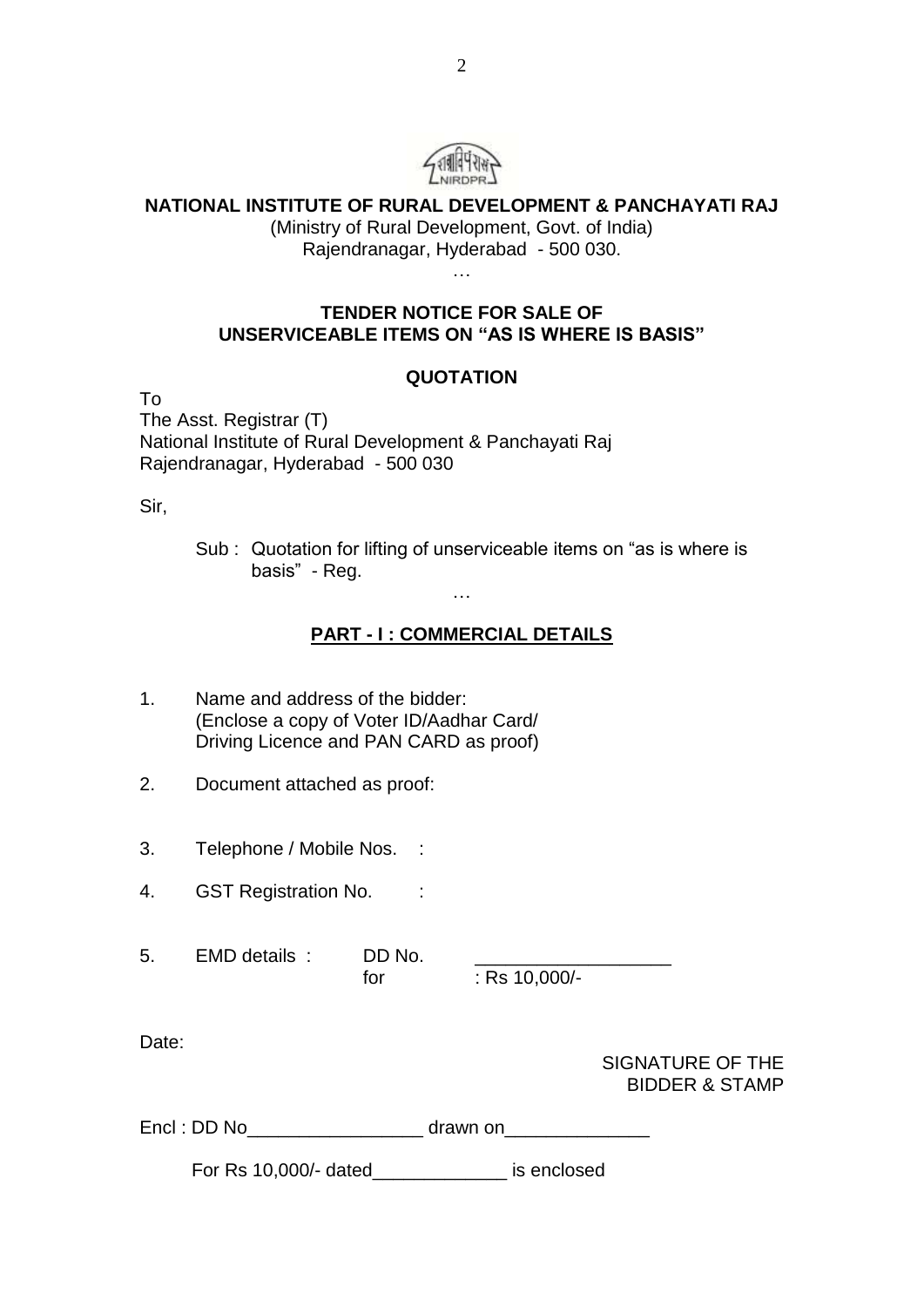

## **NATIONAL INSTITUTE OF RURAL DEVELOPMENT & PANCHAYATI RAJ**

(Ministry of Rural Development, Govt. of India) Rajendranagar, Hyderabad - 500 030.

#### **PART – II: FINANCIAL BID**

I/We have inspected the old/beyond repair furniture and other items as listed in Annexure and am/are interested to purchase the same on "as is where is" basis. I/We the undersigned, submit the offer as quoted below:

| SI.<br>No. | Description of the item               | Rate quoted<br>in figures<br>(Rs | In words |
|------------|---------------------------------------|----------------------------------|----------|
|            | Furniture & other items<br>(Annexure) |                                  |          |
|            | Гotal                                 |                                  |          |

(For details of the unserviceable items please go through the Annexure)

- 2. Further, we accept all the terms and conditions of the documents in bid form and this acceptance shall prevail over any other conditions, if any given in our bid.
- 3. We undertake to lift the unserviceable items after making full payment before taking delivery of the items within stipulated time prescribed by NIRD&PR.

SIGNATURE OF THE BIDDER & SEAL

Date: Place: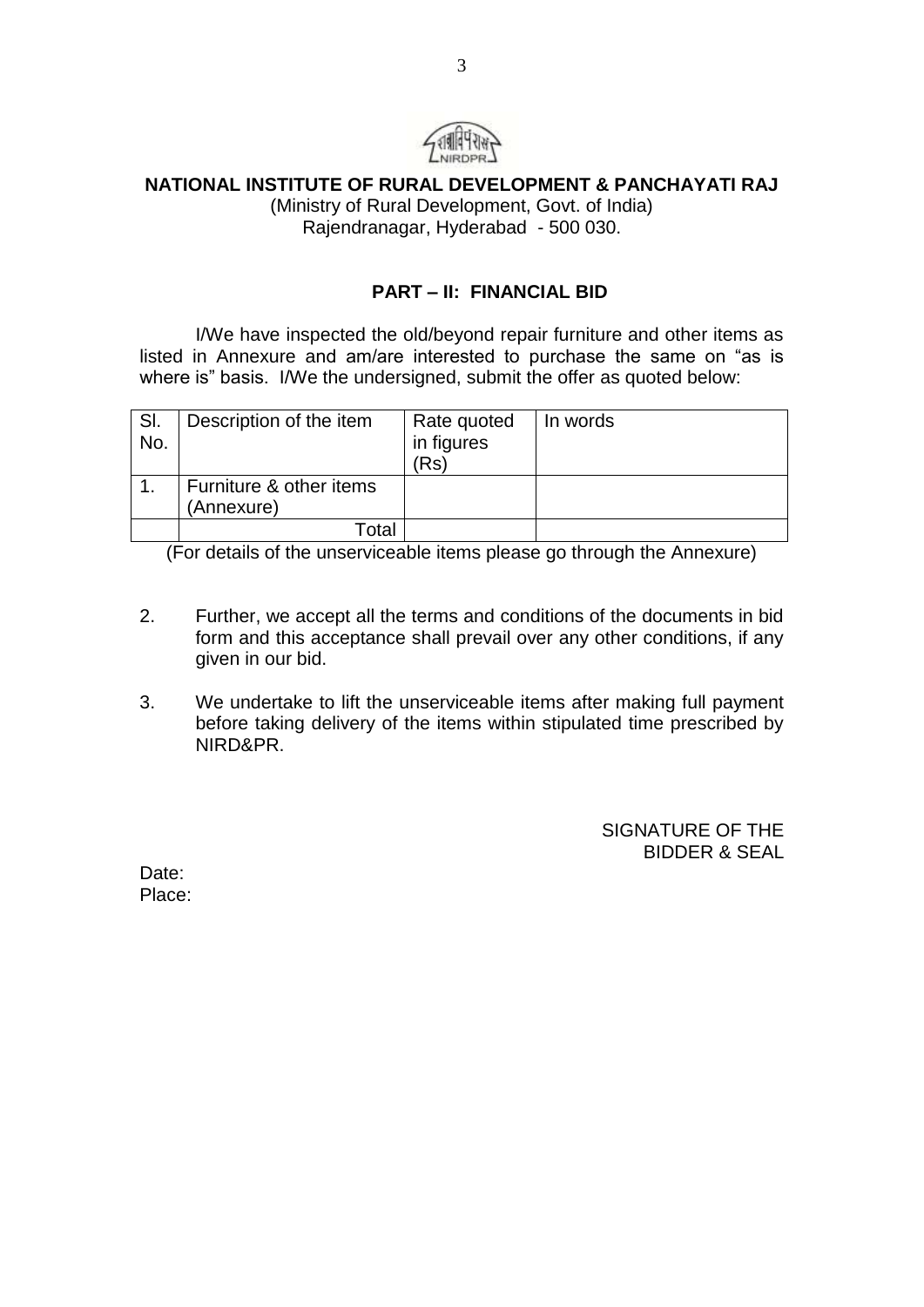

## **NATIONAL INSTITUTE OF RURAL DEVELOPMENT & PANCHAYATI RAJ**

(Ministry of Rural Development, Govt. of India) Rajendranagar, Hyderabad - 500 030.

**…**

#### **NOTICE INVITING TENDER FOR SALE OF UNSERVICEABLE ITEMS (FURNITURE & OTHER SCRAP) ON "AS IS WHERE IS BASIS"**

## **TERMS AND CONDITIONS OF AUCTION**

- 1. The offer should be accompanied by crossed Demand Draft for Rs. 10,000/- (Rupees ten thousand only) towards earnest money deposit in favour of NIRD, payable at Hyderabad. In addition to EMD, the bidder should also enclose 20% of the quoted amount along with the bid in the form of DD in favour of NIRD.
- 2. Sealed envelope along with the earnest money deposit should be submitted upto 3.00 p.m. on 6.11.2017. The envelope should be addressed to: The Asst. Registrar (T), NIRD&PR, Rajendranagar, Hyderabad. The sealed quotations will be opened at 3.30 p.m. on the same day. **The sealed quotations are to be dropped in the tender box kept at Main Gate, NIRD&PR.**
- 3. The sealed quotations without EMD and another DD equivalent to 20% of the quoted amount will be summarily rejected. Similarly, quotations received after 3.00 pm are liable for rejection.
- 4. The list of unserviceable items are indicated in the Annexure.
- 5. The earnest money deposit/20% of the value of the rate quoted for the unaccepted offers will be returned after completion of the auction.
- 6. The purchaser has to bear the expenses towards transportation, labour etc.
- 7. The interested parties may inspect the unserviceable items, well in advance on all working days between 2.30 pm to 4.30 pm. However, one representative from each intended bidder will be allowed for inspection of the scrap during the above timings.
- 8. Bidding on behalf of another person will not be allowed in all matters at the auction sale.
- 9. The bidders are requested to give their full name and address correctly at the time of signing the bid sheet along with contact telephone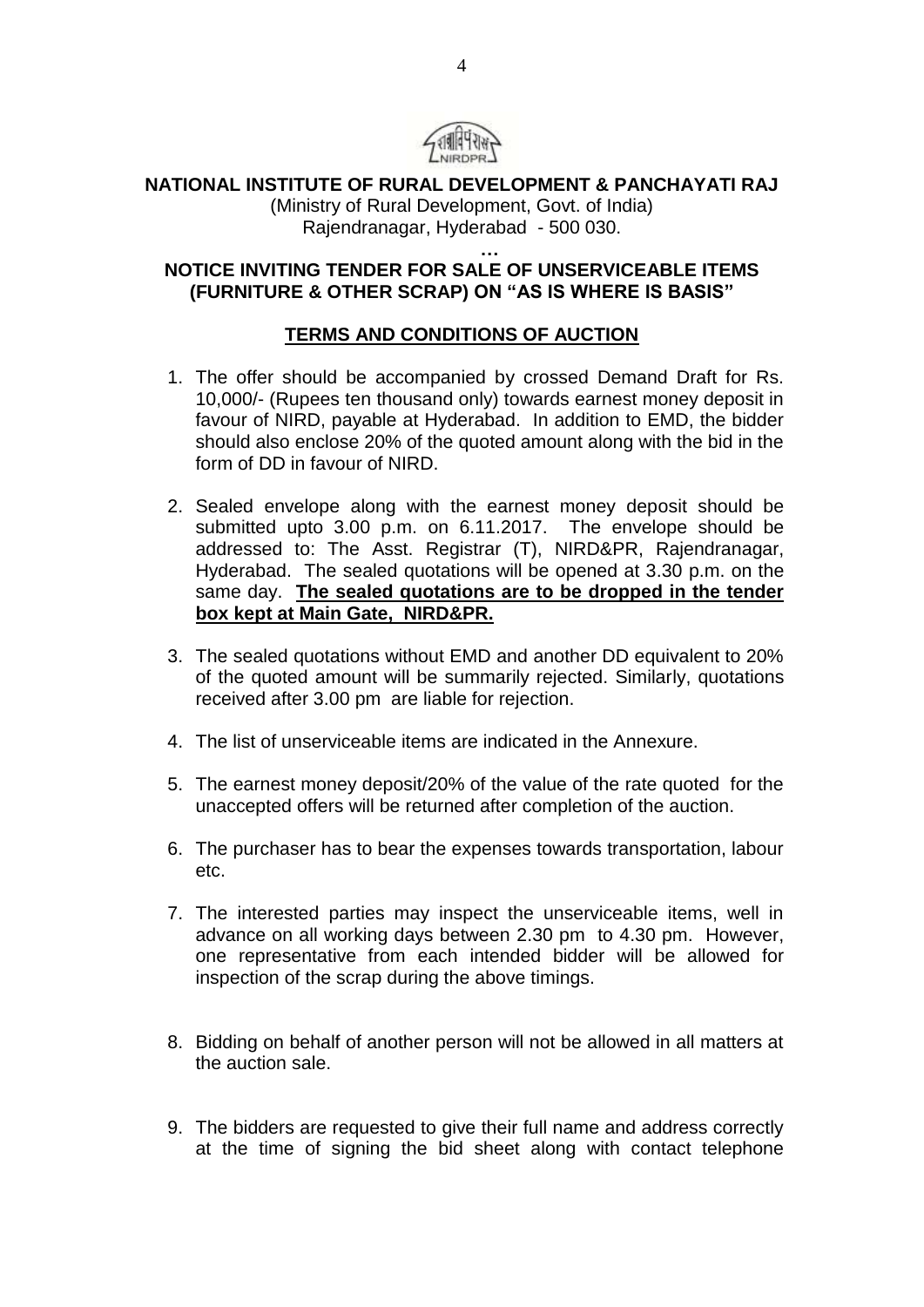number. Request for change of name and address shall not be entertained later.

- 10.The items shall be sold to the highest bidder. The bids are invited the lot i.e. all the items contained in the list of items as detailed in Annexure annexed.
- 11.The successful bidder has to make full payment, in the form of Demand Draft in favour of "National Institute of Rural Development and Panchayati Raj" payable at Hyderabad within 5 days after confirmation, failing which the offer will be cancelled.
- 12.No item once disposed to the successful bidder shall be taken back by NIRDPR on any condition whatsoever.
- 13.The successful bidder will be required to make his own arrangement to lift all the items from the disposal site within three days after the payment of bid amount. On failure to do so this NIRDPR shall have the right to forfeit the entire amount of the bidder and dispose the items to alternate bidder. The successful bidder, on their won cost, will also be required to make their own arrangement of transport, labour etc., for lifting the disposed items, NIRDPR will in no way be responsible for lifting the any or all items from its campus.
- 14.The financial bid should be given in both in figures and words. Any overwriting or erasing in the figures shall not be considered for acceptance of the rates offered by the bidder.
- 15.The NIRDPR reserves the right to accept or reject any/all quotations without assigning any reasons whatsoever. In case of any dispute of any kind and in any respect whatsoever, the decision of Director General of NIRDPR shall be final and shall be binding on both the parties.
- 16.Each page of the tender document should be signed by the bidder(s).
- 17.The buyer shall be responsible for any damage that may be caused to the premises in process of taking delivery. The decision of NIRD&PR in this regard shall be final and binding on the purchaser.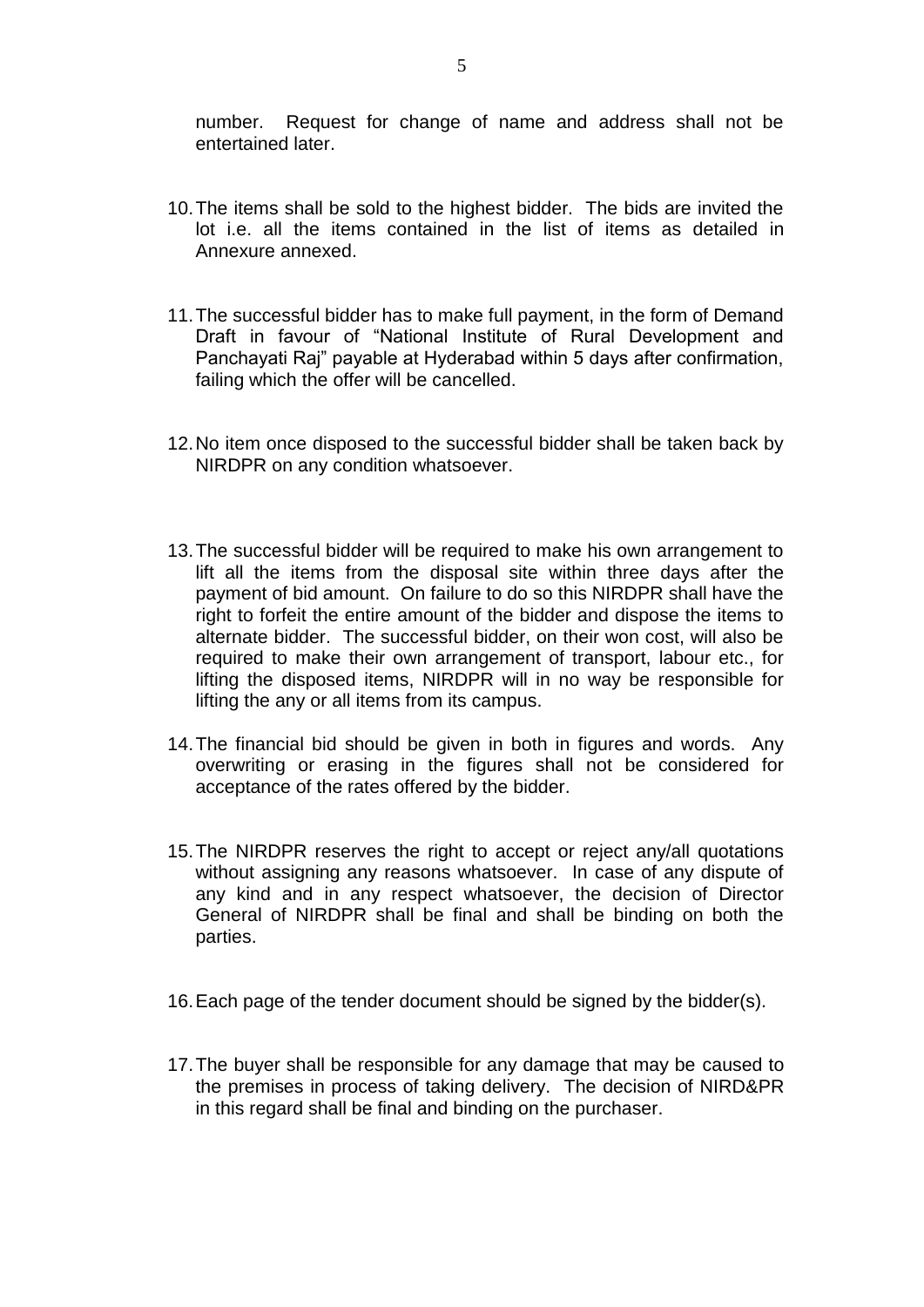- 18.In the Institute's premises, the re-sale of disposed off items by the purchaser to another buyer is strictly prohibited.
- 19.Incomplete and unsigned quotations are liable to be rejected. The bid is to be submitted for entire lot.
- 20.The purchasers are requested to inspect the lots in advance at each location before submitting the quotation. NIRD&PR does not take any guarantee/warranty/effectiveness of any item/stores and the principle of on "as is where is basis" shall apply.
- 21.All the bidders shall be deemed to have read and acquainted themselves with the conditions of sale and given bids subject to these conditions.
- 20.In the event of any question, dispute or difference arising under these conditions or in connection with auction, the same shall be referred to the sole arbitration of the Director General or some other persons appointed by him. The award of the arbitrator shall be final and binding on the parties to this contract.
- 22.**Jurisdiction:** The order executed will be subject to Indian law and local courts at Hyderabad only.

(Vineet Kr. Tandon) Assistant Registrar (T)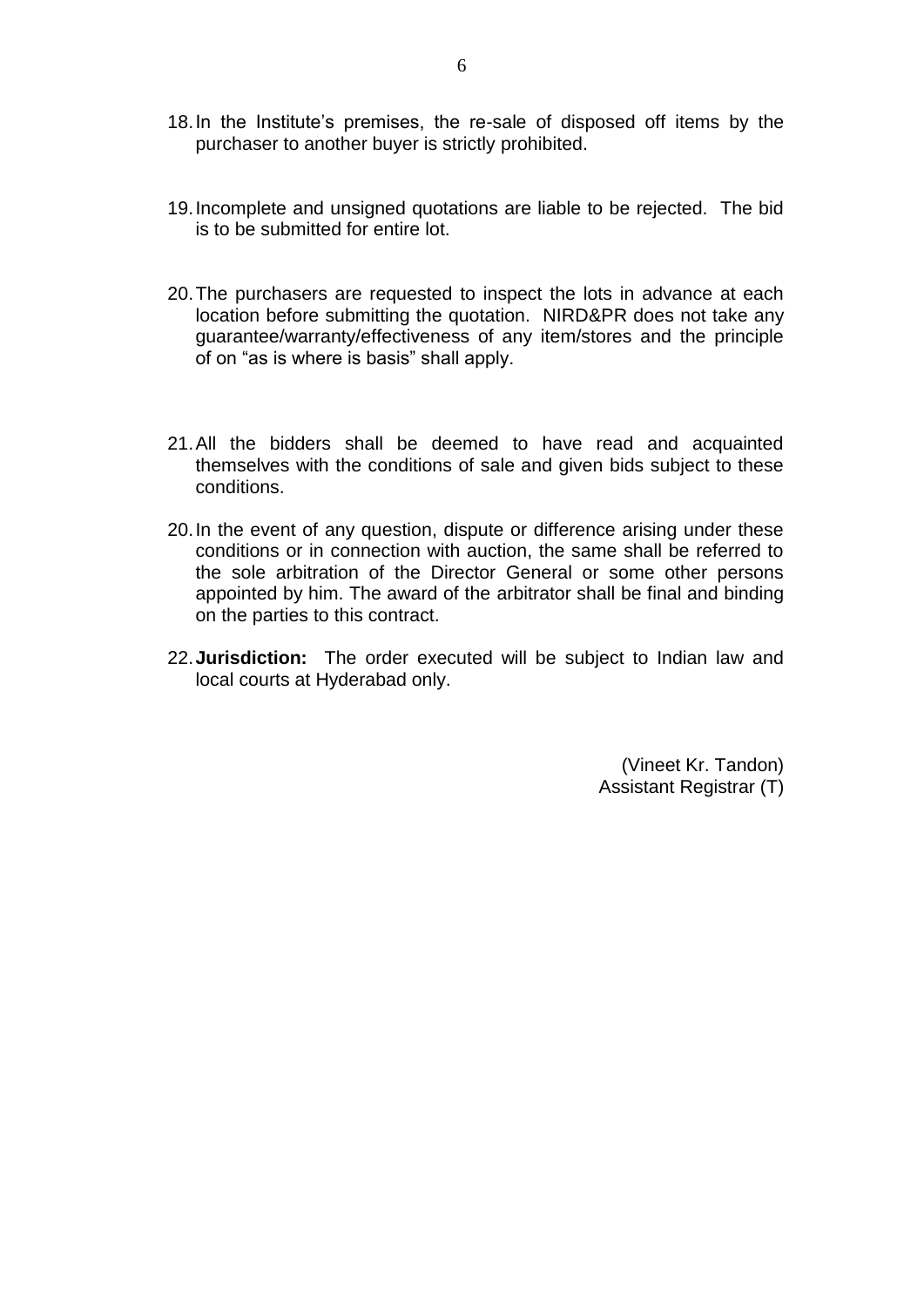#### **Statement showing the list of old and unserviceable items lying in different office buildings**

| SI.<br>No. | <b>Location of the item</b>                                                              | <b>Details of old items</b>        | Qty.           |
|------------|------------------------------------------------------------------------------------------|------------------------------------|----------------|
| I.         | <b>SK Dey Block</b><br>III Floor (Near steps<br>between CRI & DGSD)                      | S chairs                           | 11             |
|            |                                                                                          | Computer chairs                    | 8              |
|            |                                                                                          | Executive chair                    | 1              |
|            |                                                                                          | Wooden scrap                       | Lot            |
|            |                                                                                          | Files, file boards, L type folders | Lot            |
| Ш.         | Top of SK Dey Block                                                                      | Computer chairs                    | 4              |
|            |                                                                                          | S chairs                           | $\overline{5}$ |
|            |                                                                                          | Office table racks                 | $\overline{3}$ |
| III.       | Opp. To S-12 (SK Dey<br>Block)                                                           | Kenstar air cooler with stand      | 1              |
|            |                                                                                          | Steel almirah                      | 4              |
|            |                                                                                          | Electric panel (UPS)               | 1              |
|            |                                                                                          | S chair                            | 1              |
|            |                                                                                          | File cabinet (steel)               | 1              |
|            |                                                                                          | Computer chairs                    | $\overline{4}$ |
| IV.        | SK Dey Block - II Floor<br>Opp. F-11                                                     | Steel almirah                      | $\overline{4}$ |
|            |                                                                                          | Wooden book shelf                  | 1              |
|            |                                                                                          | Wooden table                       | 1              |
|            |                                                                                          | Wooden book case glass door (big)  | 1              |
|            |                                                                                          | White board                        | 1              |
| V.         | SK Dey Block - Ground<br>Floor<br>(Near Steps (in between<br><b>CPME &amp; Accounts)</b> | Steel chair                        | 1              |
|            |                                                                                          | Computer chairs                    | 1              |
|            |                                                                                          | Steel almirah                      | $\overline{2}$ |
| VI.        | Near G 35                                                                                | Steel almirah                      | $\overline{2}$ |
|            |                                                                                          | Water dispenser                    | 1              |
|            |                                                                                          | Computer chair                     | 1              |
| VII.       | Opp. To G-21 (Below<br>DG's office steps)                                                | S chair                            | $\overline{1}$ |
|            |                                                                                          | Computer chair                     | $\mathbf 1$    |
|            |                                                                                          | Tiles scrap                        | Lot            |
| VIII.      | Opp,. To PRO room                                                                        | Steel almirah                      | 3              |
|            |                                                                                          | Steel file cabinets                | $\overline{2}$ |
|            |                                                                                          | Executive chair                    | 1              |
| IX.        | Near vehicle section<br>steps                                                            | Steel almirah                      | 1              |
|            |                                                                                          | Wooden scrap                       | Lot            |
|            |                                                                                          | <b>Plastic buckets</b>             | $\overline{2}$ |
| Χ.         | New Admn. Block - Near<br><b>Seminar Hall</b>                                            | Steel almirah                      | 1              |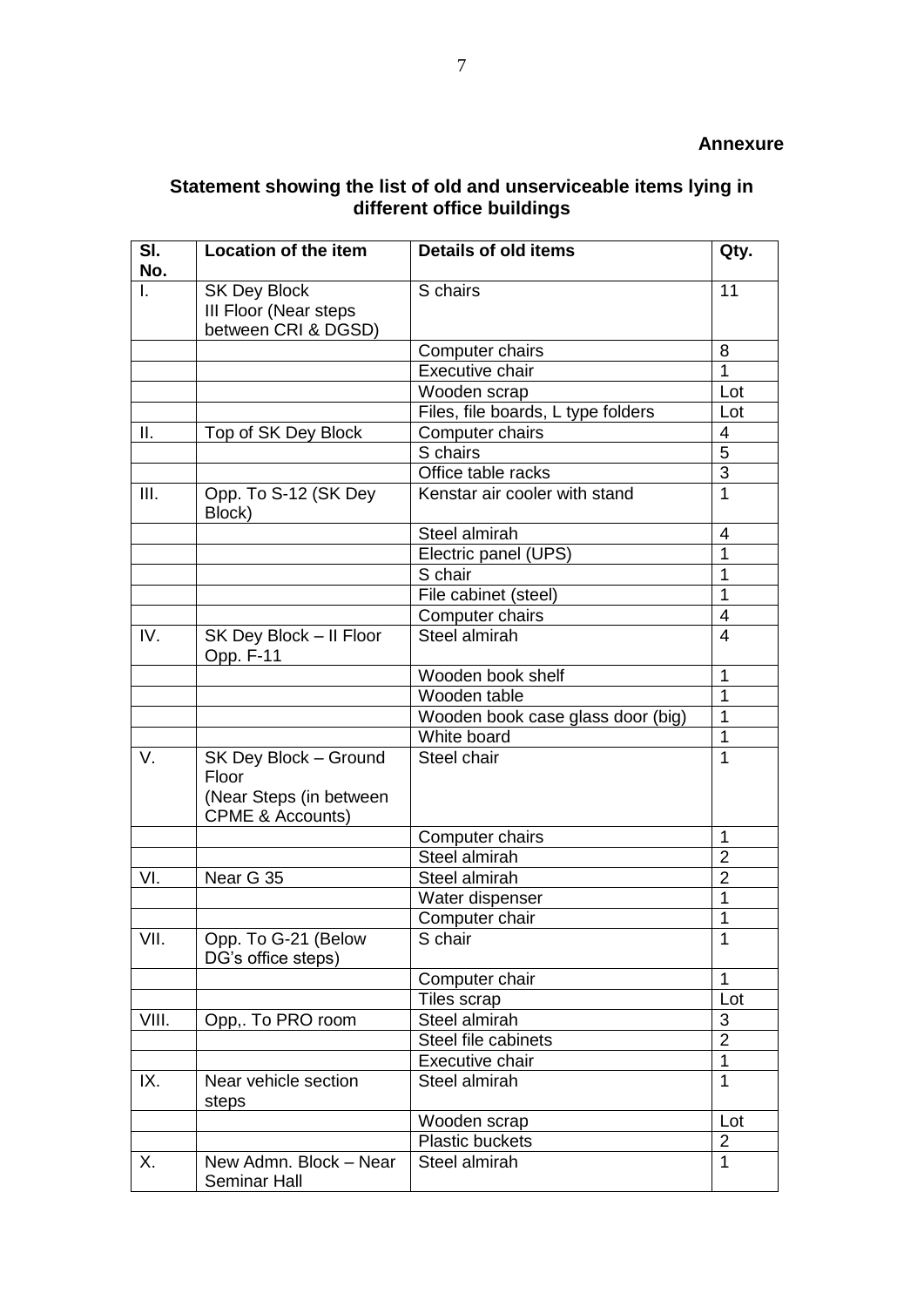|        |                                                | <b>Stabiliser</b>                         | 1              |
|--------|------------------------------------------------|-------------------------------------------|----------------|
|        |                                                | Steel file cabinets                       | 1              |
| XI.    | Dr.BR Ambedkar Block -<br>Near Ambedkar statue | Water dispenser                           | $\mathbf{1}$   |
|        |                                                | Computer chair                            | 1              |
|        |                                                | Wooden table (big)                        | 1              |
|        |                                                | Iron scrap                                | Lot            |
| XII.   | First Floor - LF4                              | Steel almirah                             | $\overline{2}$ |
|        |                                                | Cane sofa - 3 seater                      | $\mathbf{1}$   |
|        |                                                | -do- single seater                        | $\overline{2}$ |
|        |                                                | Book case steel with glass door           | 1              |
|        |                                                | S chair                                   | 1              |
|        |                                                | Water dispenser                           | 1              |
| XIII.  | Second Floor                                   | Xerox machine                             | 1              |
|        |                                                | Wooden draws                              | $\overline{2}$ |
|        |                                                | Iron pipes                                | $\overline{2}$ |
|        |                                                | Steel almirah                             | $\overline{2}$ |
|        |                                                | Refrigerator                              | 1              |
| XIV.   | <b>Near Conference Hall-III</b>                | Water dispenser                           | 1              |
|        | Top of CH-II                                   | S chair                                   | 1              |
|        |                                                | Wooden cushion chair                      | 1              |
|        |                                                | Iron scrap                                | Lot            |
|        |                                                | Carpets                                   | Lot            |
| XV.    | MG Block - Entrance                            | Visitor chair                             | 1              |
|        |                                                | Computer chair                            | 1              |
| XVI.   | Near Room No.11                                | Wooden book shelf                         | 1              |
| XVII.  | <b>First Floor</b>                             | Computer chairs                           | $\overline{3}$ |
|        |                                                | S chair                                   | 1              |
|        |                                                | Air cooler with stand                     | 1              |
|        |                                                | Big table                                 | $\mathbf{1}$   |
| XVIII. | <b>Near Sanitary Inspector</b><br>Room         | Air cooler                                | 1              |
| XIX.   | <b>Near Stores Section</b>                     | Computer chair                            | 1              |
|        |                                                | Steel almirah                             | 1              |
|        |                                                | S chair                                   | 1              |
|        |                                                | Steel rack                                | 1              |
|        |                                                | Plastic chairs                            | 10             |
|        |                                                | Air coolers                               | 3              |
| XX.    | <b>CAPART</b> building                         | Iron scrap                                | 1 lot          |
|        | -do-                                           | Paper scrap                               | 1 lot          |
|        | -do-                                           | Steel almirah                             | 1              |
|        | -do-                                           | Big size iron box                         | 1              |
|        | -do                                            | <b>Bicycles</b>                           | 12             |
| XXI.   | Items Kept at D-1 quarter                      | Single seat desk with iron frame          | 26             |
|        |                                                | Single seat chair with iron frame         | 49             |
|        |                                                | Double seat desk with iron frame<br>small | 28             |
|        |                                                | -do-large                                 | 104            |
|        |                                                | Netted office chairs                      | 21             |
|        |                                                | Long table with iron frame                | 1              |
|        |                                                | Plastic chairs                            | 31             |
|        |                                                | Type writing machines                     | $\overline{2}$ |